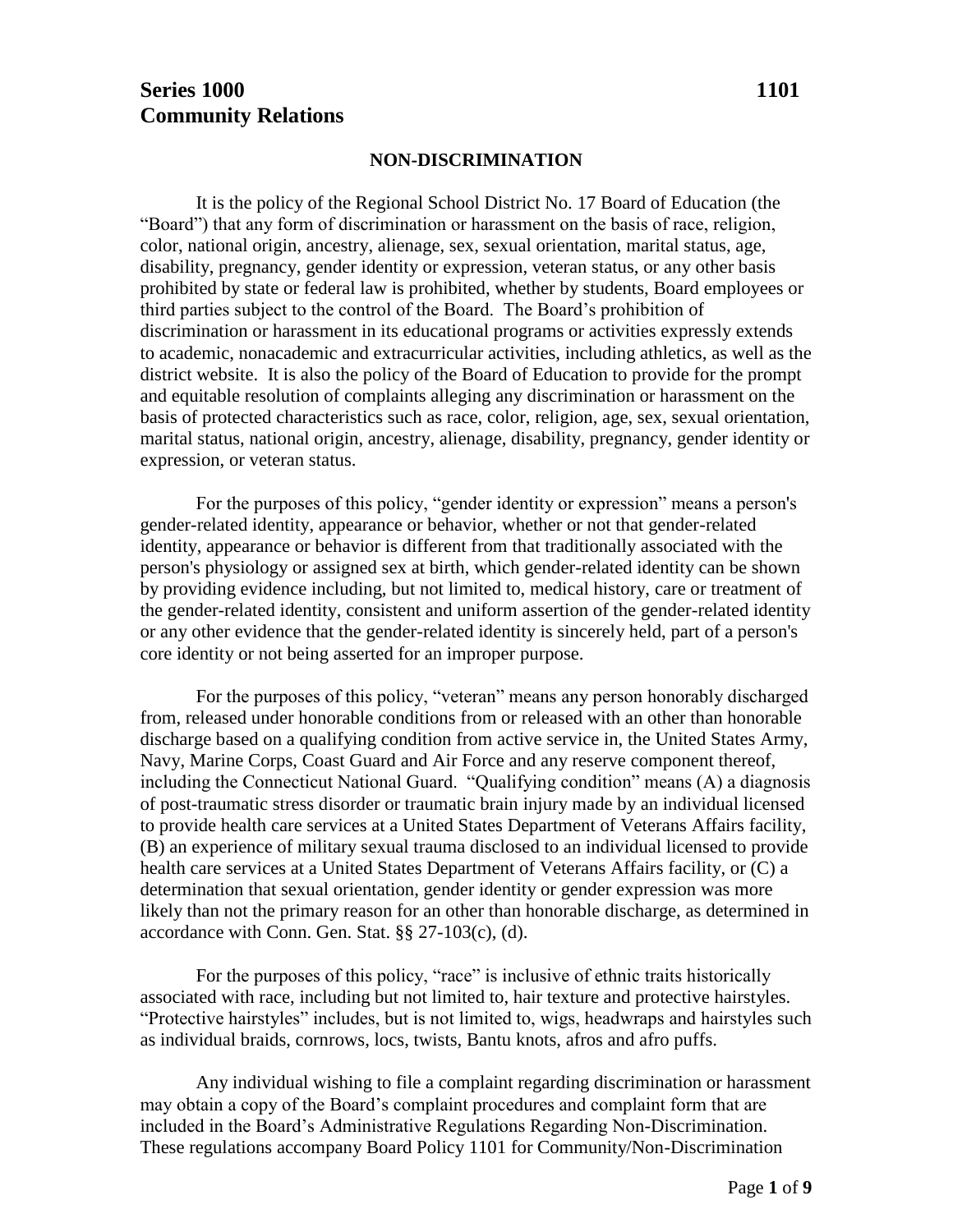and are available online at Policies & Resources - [Regional School District 17 \(rsd17.org\)](https://www.rsd17.org/district/board-of-education/policies-resources) or upon request from the main office of any district school.

If a complaint involves allegations of discrimination or harassment based on reasons such as gender/sex, gender identity, sexual orientation, disability, or pregnancy, such complaints will be handled in accordance with other appropriate policies (e.g., Policy 4118.113/4218.113, Sex Discrimination/Harassment in the Workplace ; Policy 5145.5 Policy Regarding Title IX of the Rehabilitation Act of 1973 and Sex Discrimination and Sexual Harassment (Students); Policy 4118.12/4218.12 Section 504/ADA (Personnel), and Policy 5145.10 Policy Regarding Students and Section 504 of the Rehabilitation Act of 1973 and Title II of the Americans with Disabilities Act of 1990 (Students).

Individuals also may file a complaint with the Office for Civil Rights, U.S. Department of Education ("OCR"):

Office for Civil Rights, Boston Office U.S. Department of Education 8th Floor 5 Post Office Square Boston, MA 02109- 3921 (617-289-0111) http://www2.ed.gov/about/offices/list/ocr/docs/howto.html

Employees may also file a complaint regarding employment discrimination or harassment with the Equal Employment Opportunity Commission:

Equal Employment Opportunity Commission, Boston Area Office John F. Kennedy Federal Building 475 Government Center Boston, MA 02203 (800-669-4000)

Individuals may also file a complaint with the Connecticut Commission on Human Rights and Opportunities:

Connecticut Commission on Human Rights and Opportunities 450 Columbus Blvd. Hartford, CT 06103-1835 (860-541-3400 or Connecticut Toll Free Number 1-800-477-5737)

Anyone who has questions or concerns about this policy, and/or who may wish to request or discuss accommodations based on religion, and/or who would like a copy of the Board's complaint procedures or complaint forms related to claims of discrimination or harassment, may contact:

**Dr. Kris Lindsay-Stevens, Director of Student Services, 57 Little City Rd., Higganum, CT 06441 Telephone number: 860-345-4244. [Klindsay-stevens@rsd17.org](mailto:Klindsay-stevens@rsd17.org)**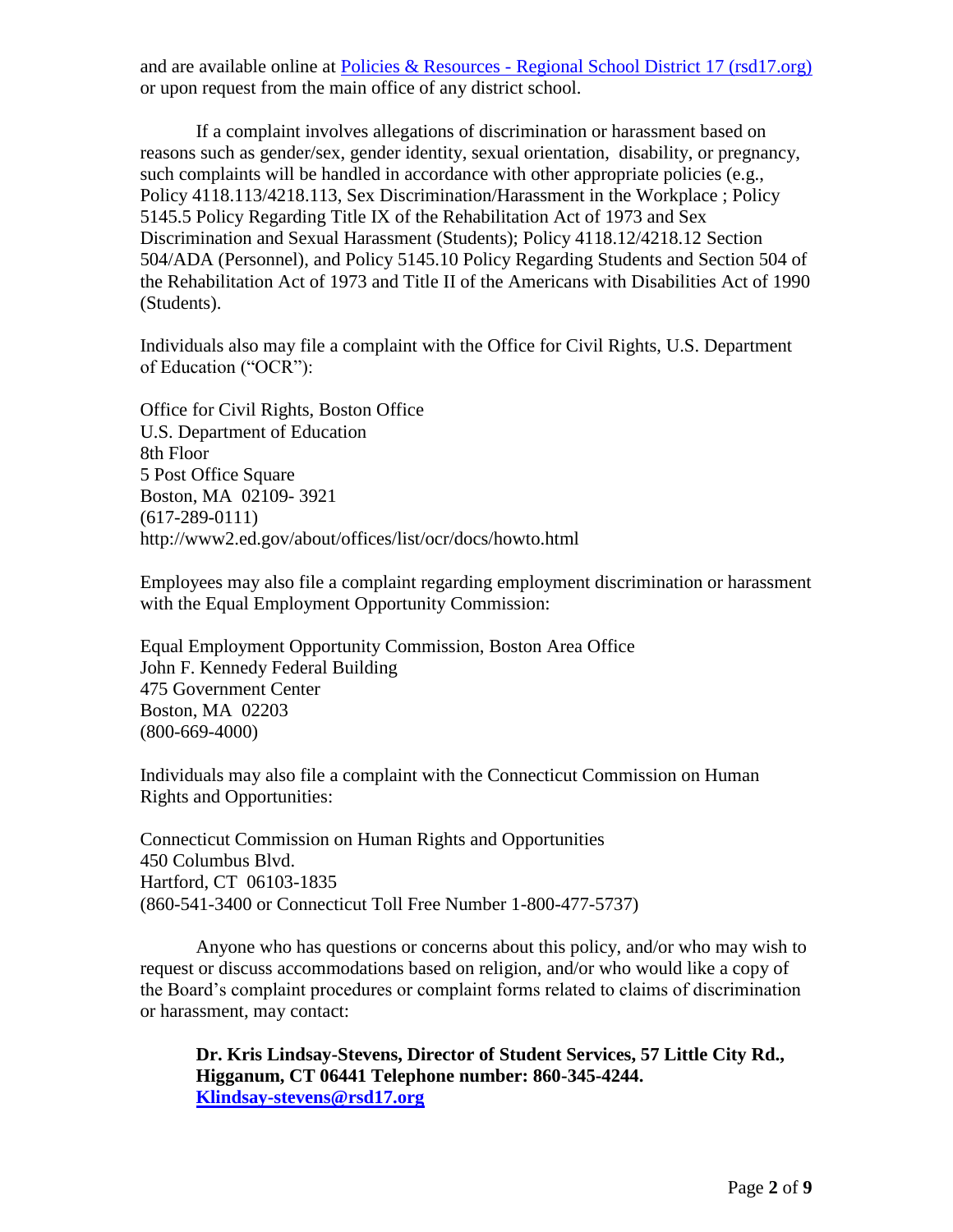Anyone who has questions or concerns about the Board's policies regarding discrimination or harassment on the basis of gender/sex, gender identity, or sexual orientation may contact the Board's Title IX Coordinator:

### **Dr. Kris Lindsay-Stevens, Director of Student Services, 57 Little City Rd., Higganum, CT 06441 Telephone number: 860-345-4244. [Klindsay-stevens@rsd17.org](mailto:Klindsay-stevens@rsd17.org)**

Anyone who has questions or concerns about the Board's policies regarding discrimination or harassment on the basis of disability, and/or who may wish to request or discuss accommodations for a disability, may contact the Board's Section 504/ADA Coordinator:

### **Dr. Kris Lindsay-Stevens, Director of Student Services, 57 Little City Rd., Higganum, CT 06441 Telephone number: 860-345-4244. [Klindsay-stevens@rsd17.org](mailto:Klindsay-stevens@rsd17.org)**

Legal References:

Title VI of the Civil Rights Act of 1964, 42 U.S.C. § 2000d et seq. Title VII of the Civil Rights Act of 1964, 42 U.S.C. § 2000e et seq. Title IX of the Education Amendments of 1972, 20 U.S.C. § 1681 et seq. Age Discrimination in Employment Act, 29 U.S.C. § 621 et seq. Americans with Disabilities Act, 42 U.S.C. § 12101 Section 504 of the Rehabilitation Act of 1973, 29 U.S.C. § 794 Connecticut General Statutes § 1-1n, "Gender Identity or Expression" defined Connecticut General Statutes § 27-103 Connecticut General Statutes § 46a-51, Definitions Connecticut General Statutes § 46a-58, Deprivation of rights Connecticut Fair Employment Practices Act, Connecticut General Statutes § 46a-60 Connecticut General Statutes § 46a-81a, Sexual orientation discrimination: Definitions Connecticut General Statutes § 46a-81c, Sexual orientation discrimination: Employment Public Act No. 21-79, "An Act Redefining 'Veteran' and Establishing a Qualifying Review Board"

APPROVED: August 3, 2010 REVISED: October 19, 2021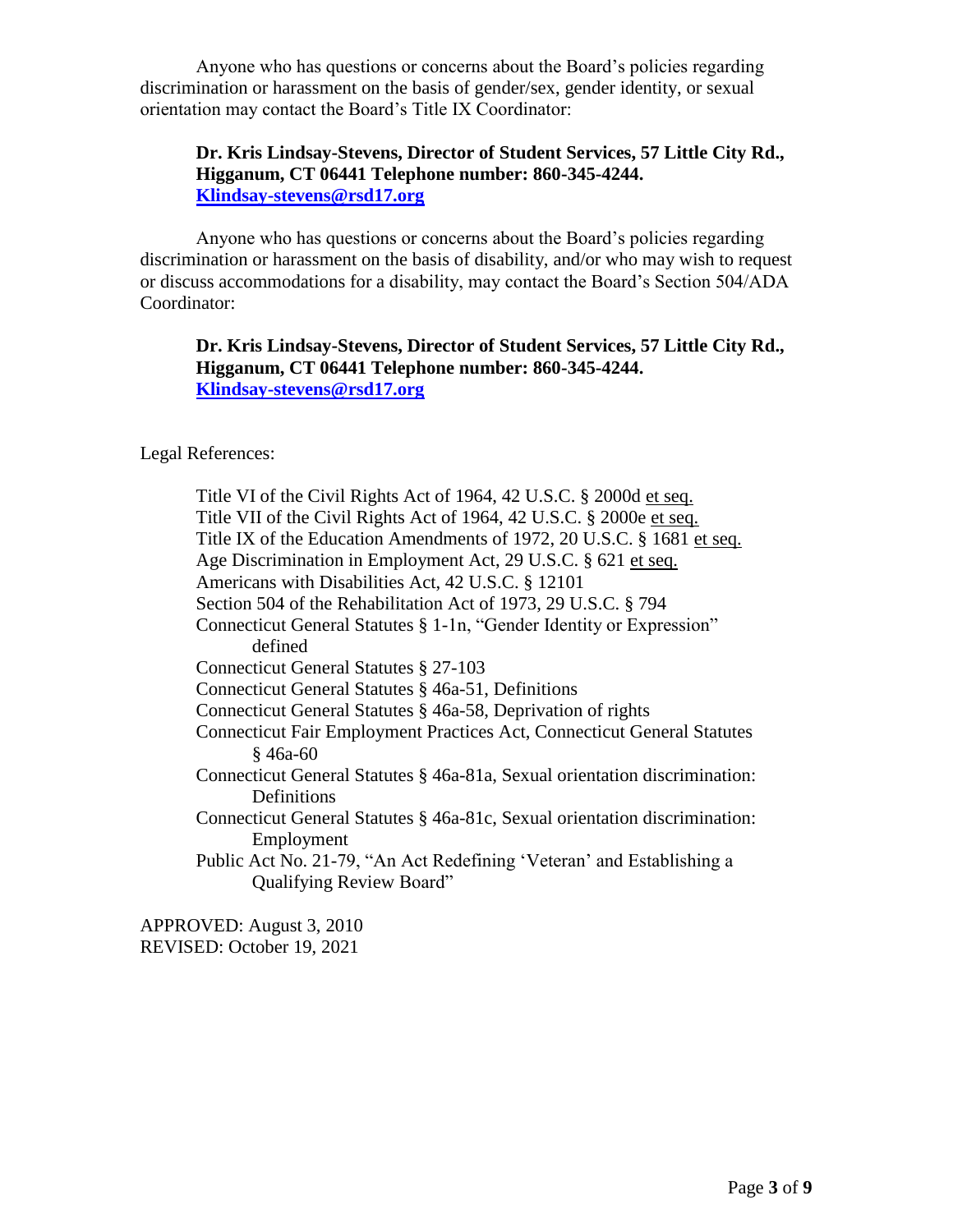## **ADMINISTRATIVE REGULATIONS REGARDING DISCRIMINATION COMPLAINTS (COMMUNITY MEMBERS)**

It is the policy of the Regional School District 17 Board of Education (the "Board") that any form of discrimination or harassment on the basis of protected characteristics such as race, color, religion, age, sex, sexual orientation, marital status, national origin, alienage, ancestry, disability, pregnancy, gender identity or expression, or veteran status is forbidden, whether by students, Board employees or third parties subject to the control of the Board. Students, Board employees and third parties are expected to adhere to a standard of conduct that is respectful of the rights of all members of the school community.

It is the express policy of the Board to provide for the prompt and equitable resolution of complaints alleging any discrimination or harassment on the basis of protected characteristics such as race, color, religion, age, sex, sexual orientation, marital status, national origin, alienage, ancestry, disability, pregnancy, gender identity or expression, or veteran status.

If a complaint involves allegations of discrimination or harassment based on reasons such as gender/sex, gender identity, sexual orientation, disability, or pregnancy, such complaints will be handled, as appropriate, in accordance with other Board policies (e.g., Policy 4118.113/4218.113 Sex Discrimination/Harassment in the Workplace (Personnel); Policy 5145.5 Policy Regarding Title IX of the Rehabilitation Act of 1973 and Sex Discrimination and Sexual Harassment (Students); Policy 4118.12/4218.12 Section 504/ADA (Personnel), and Policy 5145.10 Policy Regarding Students and Section 504 of the Rehabilitation Act of 1973 and Title II of the Americans with Disabilities Act of 1990 (Students).

Preferably, complaints should be filed within thirty (30) calendar days of the alleged occurrence. Timely reporting of complaints facilitates the investigation and resolution of such complaints. The district will investigate such complaints promptly and equitably, and will take corrective action when allegations are verified.

The district will not tolerate any reprisals or retaliation that occur as a result of the good faith reporting of charges of harassment or discrimination on the basis of race, color, religion, age, sex, sexual orientation, marital status, national origin, alienage, ancestry, disability, pregnancy, gender identity or expression, or veteran status. Any such reprisals or retaliation will result in disciplinary action against the retaliator, and other corrective actions as appropriate.

The school district will periodically provide staff development for district administrators and periodically distribute this policy and implementing administrative regulations to staff and students in an effort to maintain an environment free of harassment and discrimination.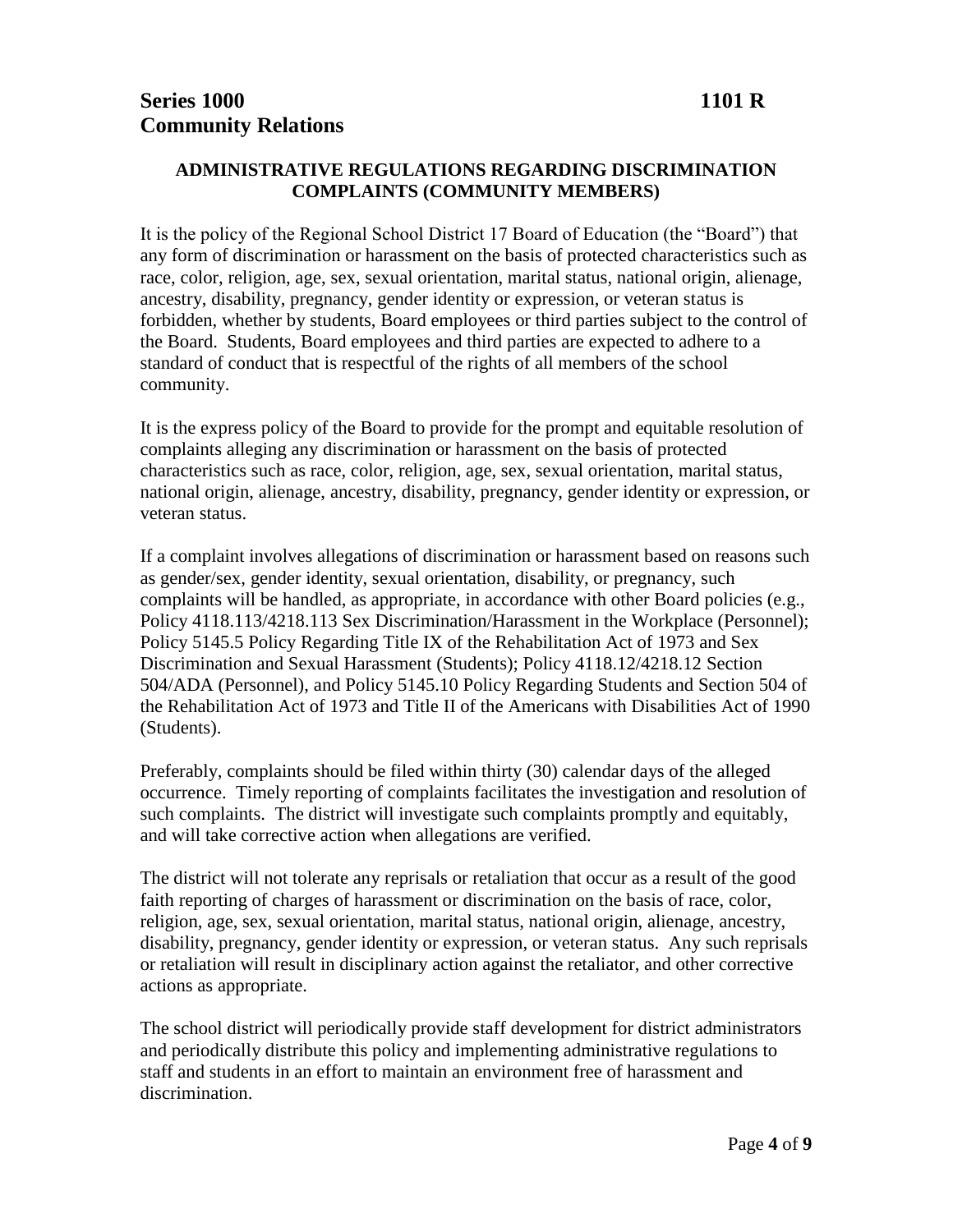#### Complaint Procedure

As soon as an individual feels that he or she has been subjected to discrimination or harassment on the basis of race, color, religion, age, sex, sexual orientation, marital status, national origin, alienage, ancestry, disability, pregnancy, gender identity or expression, or veteran status he/she should make a written complaint to the Superintendent, or designee.

If the complaint being filed is against the Superintendent, the complaint should be filed with the Board Chair, who will take appropriate steps, such as retaining an independent investigator, to cause the matter to be investigated in a manner consistent with the Board's non-discrimination policy and regulation. If either the Superintendent or any other party to the complaint is not satisfied with the findings and conclusions of the investigation, within (30) calendar days of receiving the findings, such party may present the complaint and written outcome to the Board Chair, who will take appropriate steps, such as retaining an independent investigator different from the investigator who investigated the complaint, to cause the matter to be reviewed in a manner consistent with the Board's non-discrimination policy and regulation.

The individual and any respondent (if applicable) will be provided a copy of the Board's policy and regulation and made aware of the individual's rights under this policy and regulation. In the event the Superintendent or designee receives a complaint alleging discrimination or harassment based on gender/sex, gender identity, sexual orientation, disability, or pregnancy, the Superintendent or designee shall follow the procedures identified in the appropriate Board policies (e.g., Policy 4118.113/4218.113, Sex Discrimination/Harassment in the Workplace (Personnel); Policy 5145.5, Policy Regarding Title IX of the Rehabilitation Act of 1973 and Sex Discrimination and Sexual Harassment (Students); Policy 4118.12/4218.12, Section 504/ADA (Personnel), and Policy 5145.10, Policy Regarding Students and Section 504 of the Rehabilitation Act of 1973 and Title II of the Americans with Disabilities Act of 1990 (Students)), where applicable, rather than the complaint procedures provided in this policy.

The complaint should state the:

- A. Name of the complainant,
- B. Date of the complaint,
- C. Date(s) of the alleged harassment/discrimination,
- D. Name(s) of the harasser(s) or discriminator(s),
- E. Location where such harassment/discrimination occurred,
- F. Names of any witness(es) to the harassment/discrimination,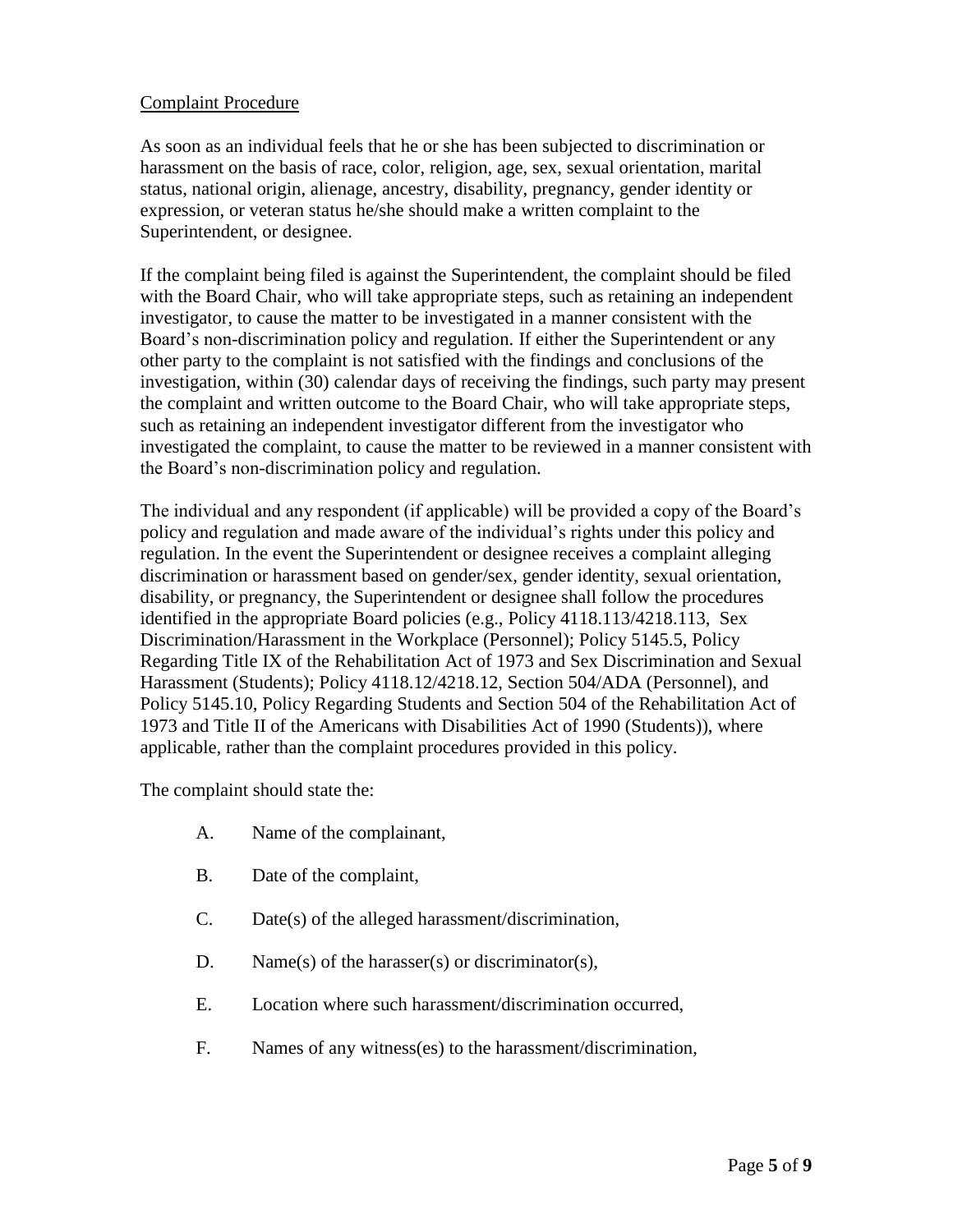- G. Detailed statement of the circumstances constituting the alleged harassment/discrimination; and
- H. Proposed remedy.

Any individual who makes an oral complaint of harassment or discrimination will be provided a copy of this regulation and will be requested to make a written complaint pursuant to the above procedure. If an individual is unable to make a written complaint, the staff member receiving the oral complaint will either reduce the complaint to writing or assist the individual with completing the written complaint form.

All complaints received by staff members are to be forwarded immediately to the Superintendent or designee. Upon receipt of a complaint alleging harassment or discrimination under this complaint procedure, the Superintendent or designee shall promptly investigate the complaint. During the course of the investigation, the investigator shall interview or consult with all individuals reasonably believed to have relevant information, including the complainant, the alleged harasser/discriminator ("respondent") and any witnesses to the conduct. Complaints will be investigated promptly within the timeframes identified below. Timeframes may be extended as needed given the complexity of the investigation, availability of individuals with relevant information and/or other extenuating circumstances. Confidentiality will be maintained by all persons involved in the investigation to the extent possible, as determined by the investigator.

Upon receipt of a written complaint of discrimination or harassment, the investigator should:

- 1. Offer to meet with the complainant and respondent (if applicable) within ten (10) business days (provided that such timeframe may be reasonably extended based on the availability of necessary witnesses and/or participants, the complexity of the investigation, and/or other extenuating circumstances) to discuss the nature of the complaint, identify individuals the complainant believes has relevant information, and obtain any relevant documents the complainant may have;
- 2. Provide the complainant and respondent (if applicable) with a copy of the Board's non-discrimination policy and accompanying regulations;
- 3. Investigate the factual basis of the complaint, including, as applicable, conducting interviews with individuals deemed relevant to the complaint;
- 4. Conduct an investigation that is adequate, reliable, and impartial. Investigate the factual basis for the complaint, including conducting interviews with individuals with information and review of documents relevant to the complaint;
- 5. Maintain confidentiality to the extent practicable throughout the investigative process, in accordance with state and federal law;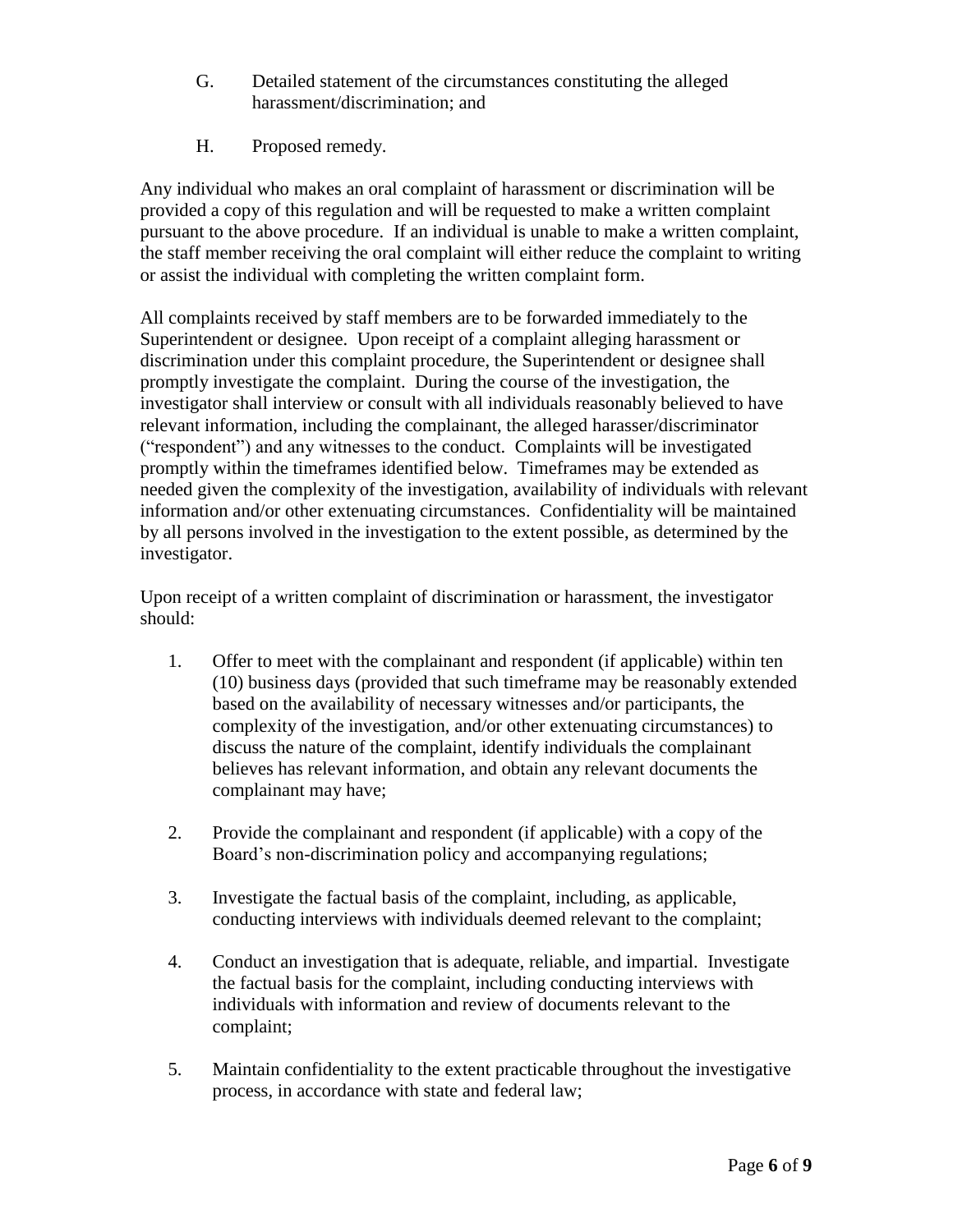- 6. Communicate the outcome of the investigation in writing to the complainant and respondent (if any) (to the extent permitted by state and federal confidentiality requirements), within thirty (30) business days (provided that such timeframe may be reasonably extended based on the availability of necessary witnesses and/or participants, the complexity of the investigation, and/or other extenuating circumstances) from the date the complaint was received by the Superintendent's office. The complainant and respondent (if any) shall be notified of any extension of the investigation timeline. The written notice shall include a finding whether the complaint was substantiated and if so, shall identify, to the extent possible, how the district will remedy the discrimination or harassment, adhering to the requirements of state and federal law;
- 7. If a complaint is made during summer recess, the complaint will be reviewed and addressed as quickly as possible given the availability of staff and/or other individuals who may have information relevant to the complaint. If fixed timeframes cannot be met, the complainant and respondent (if any) will receive notice and interim measures may be implemented as necessary (see subparagraph 6);
- 8. Whenever allegations are verified, ensure that appropriate corrective action is taken (including, but not limited to, disciplinary action) aimed at preventing the recurrence of the discrimination or harassment. Corrective action should include steps to avoid continuing discrimination or harassment;
- 9. If either party to the complaint is not satisfied with the findings and conclusions of the investigation, such party may present the complaint and written outcome to the Superintendent within thirty (30) calendar days of receiving the findings. Upon review of a written request from the party requesting an appeal, the Superintendent shall review the investigative results of the investigator and determine if further action and/or investigation is warranted. Such action may include consultation with a designated investigator (if applicable), complainant, and respondent (if any) and meeting with appropriate individuals to attempt to resolve the complaint, or a decision affirming or overruling a designated investigator's conclusions or findings (if applicable). The Superintendent shall provide written notice to the complainant and respondent (if any) of the proposed actions within fifteen (15) business days (provided that such timeframe may be reasonably extended based on the availability of necessary witnesses and/or participants, the complexity of the investigation, and/or other extenuating circumstances) following the receipt of the written request for review.

A complainant alleging discrimination or harassment may file a formal complaint with the Boston Office, Office for Civil Rights, U.S. Department of Education, 8<sup>th</sup> Floor, 5 Post Office Square, Boston, MA 02109-3921 (TELEPHONE NUMBER: 617-289- 0111).

A complainant may also file a complaint with the Connecticut Commission on Human Rights and Opportunities, 450 Columbus Blvd., Hartford, CT 06103-1835 (TELEPHONE NUMBER: 860-541-3400).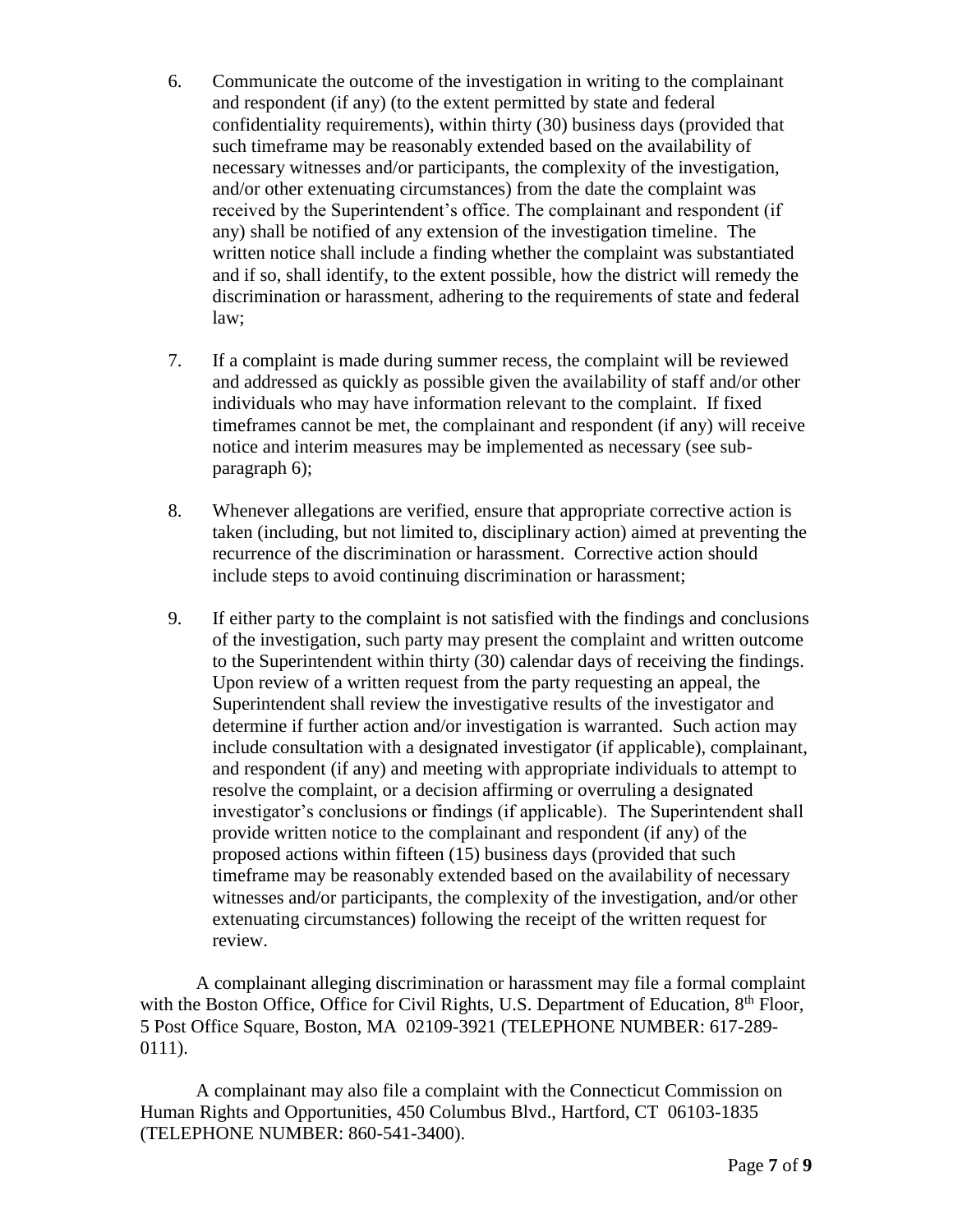An employee alleging discrimination or harassment related to their employment may also file a complaint with the Equal Employment Opportunity Commission, Boston Area Office, John F. Kennedy Federal Building, 475 Government Center, Boston, MA 02203 (TELEPHONE NUMBER: 800-669-4000).

Anyone who has questions or concerns about these regulations, and/or who may wish to request or discuss accommodations based on religion, may contact:

### **Dr. Kris Lindsay-Stevens, Director of Student Services, 57 Little City Rd., Higganum, CT 06441 Telephone number: 860-345-4244. [Klindsay-stevens@rsd17.org](mailto:Klindsay-stevens@rsd17.org)**

Anyone who has questions or concerns about the Board's policies regarding discrimination or harassment on the basis of gender/sex, gender identity, or sexual orientation may contact the Board's Title IX Coordinator:

### **Dr. Kris Lindsay-Stevens, Director of Student Services, 57 Little City Rd., Higganum, CT 06441 Telephone number: 860-345-4244. [Klindsay-stevens@rsd17.org](mailto:Klindsay-stevens@rsd17.org)**

Anyone who has questions or concerns about the Board's policies regarding discrimination or harassment on the basis of disability, and/or who may wish to request or discuss accommodations for a disability, may contact the Board's Section 504/ADA Coordinator:

**Dr. Kris Lindsay-Stevens, Director of Student Services, 57 Little City Rd., Higganum, CT 06441 Telephone number: 860-345-4244. [Klindsay-stevens@rsd17.org](mailto:Klindsay-stevens@rsd17.org)**